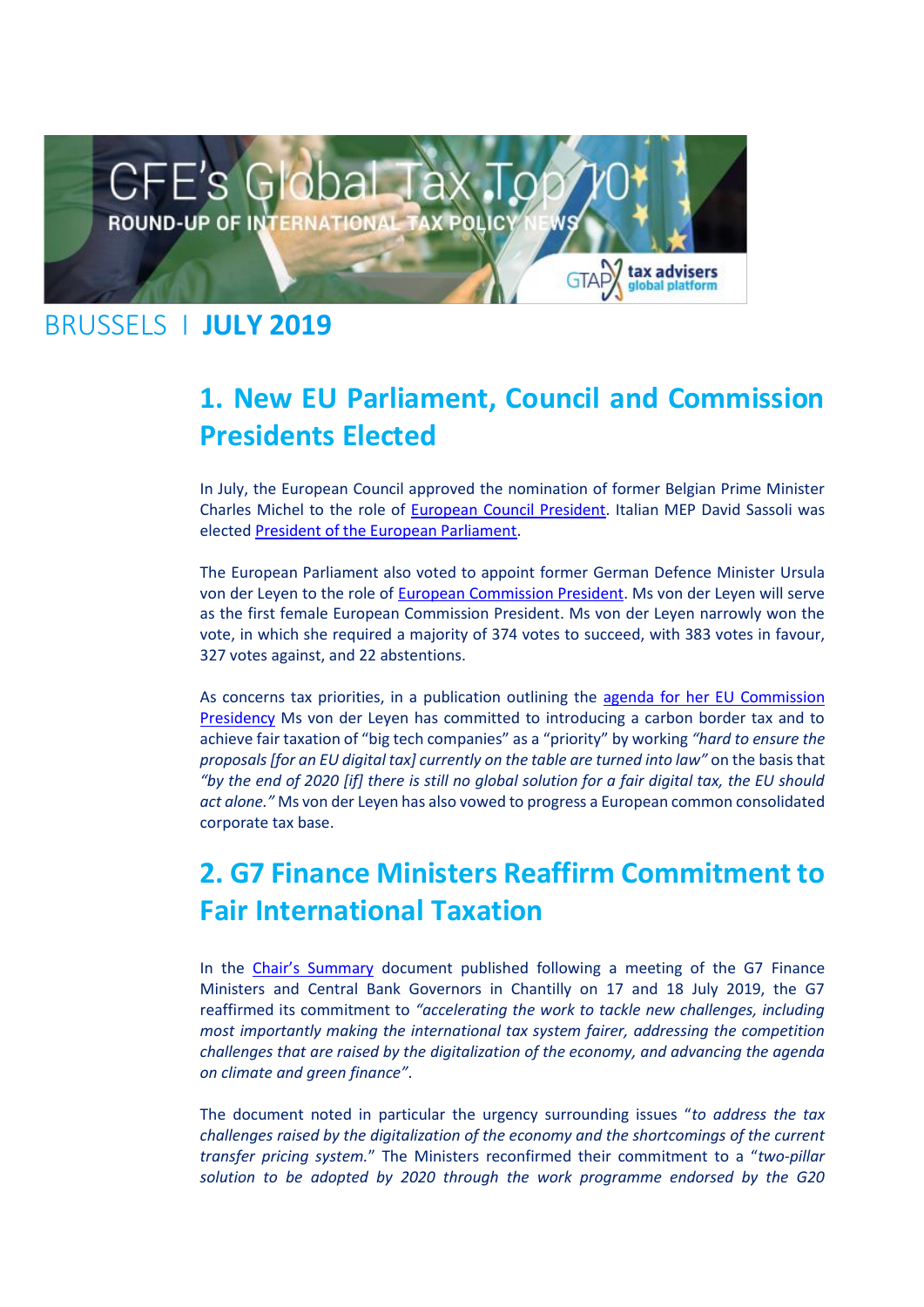*Leaders.*" As concerns the means of determining what would amount to fair taxation of digital business, the document noted this *"could be determined by reference to criteria reflecting the level of businesses' active participation in a customers' or users' jurisdiction, such as valuable intangibles or employment of a highly digitalized model."*

The ministers also confirmed that a minimum level of taxation under the second pillar was desirable and would assist in ensuring fair taxation of companies, and that robust dispute resolution should be an integral part of the agreed solution.

The outline of a globally agreed solution is expected by January 2020 from the Inclusive Framework on BEPS.

### **3. UN Tax Treaty Negotiation Manual Updated**

The United Nations has published an updated version of th[e Manual for the Negotiation of](https://taxadviserseurope.us16.list-manage.com/track/click?u=0823f78338ab363b7e312367d&id=2f255d724a&e=d675bf34cb)  [Bilateral Tax Treaties between Developed and Developing Countries.](https://taxadviserseurope.us16.list-manage.com/track/click?u=0823f78338ab363b7e312367d&id=2f255d724a&e=d675bf34cb) The manual was updated during the 15th Session of the UN Committee of Experts on International Cooperation in Tax Matters, which was held in October 2017 in Geneva, to take into account changes made to the UN Model Convention and developments in the OECD BEPS project.

A revised draft version of the manual was presented in October 2018, and adopted by the Committee in New York in April 2019. The experts in attendance at that meeting included representatives of CFE Tax Advisers Europe, who also discussed the report of the subcommittee on updating the United Nations Model Double Taxation Convention, including: taxation of royalties; taxation of collective investment vehicles; tax and the Sustainable Development Goals; environmental tax issues and lastly, the tax consequences of the digitalising economy, with particular focus on issues of relevance for developing countries.

### **4. OECD Invites Input on Mutual Assistance Procedures**

The OECD has invited public input on the 9th batch of [taxpayer questionnaires](https://taxadviserseurope.us16.list-manage.com/track/click?u=0823f78338ab363b7e312367d&id=55f5a376ad&e=d675bf34cb) for Stage One Peer Reviews in the jurisdictions of Andorra, Anguilla, Bahamas, Bermuda, British Virgin Islands, Cayman Islands, Faroe Islands, Macau (China), Morocco and Tunisia.

The questionnaires are being undertaken as part of the peer review process under Action 14 of the BEPS Action Plan concerning taxation dispute resolution and the Mutual Agreement Procedure (MAP), aimed at making dispute resolution mechanisms more effective.

In particular, taxpayers are requested to provide input on issues concerning access to MAP, the clarity of MAP guidance and implementation of MAP agreements concerning the jurisdictions. Taxpayers and business and industry associations are requested to complete the questionnaire by 12 August 2019.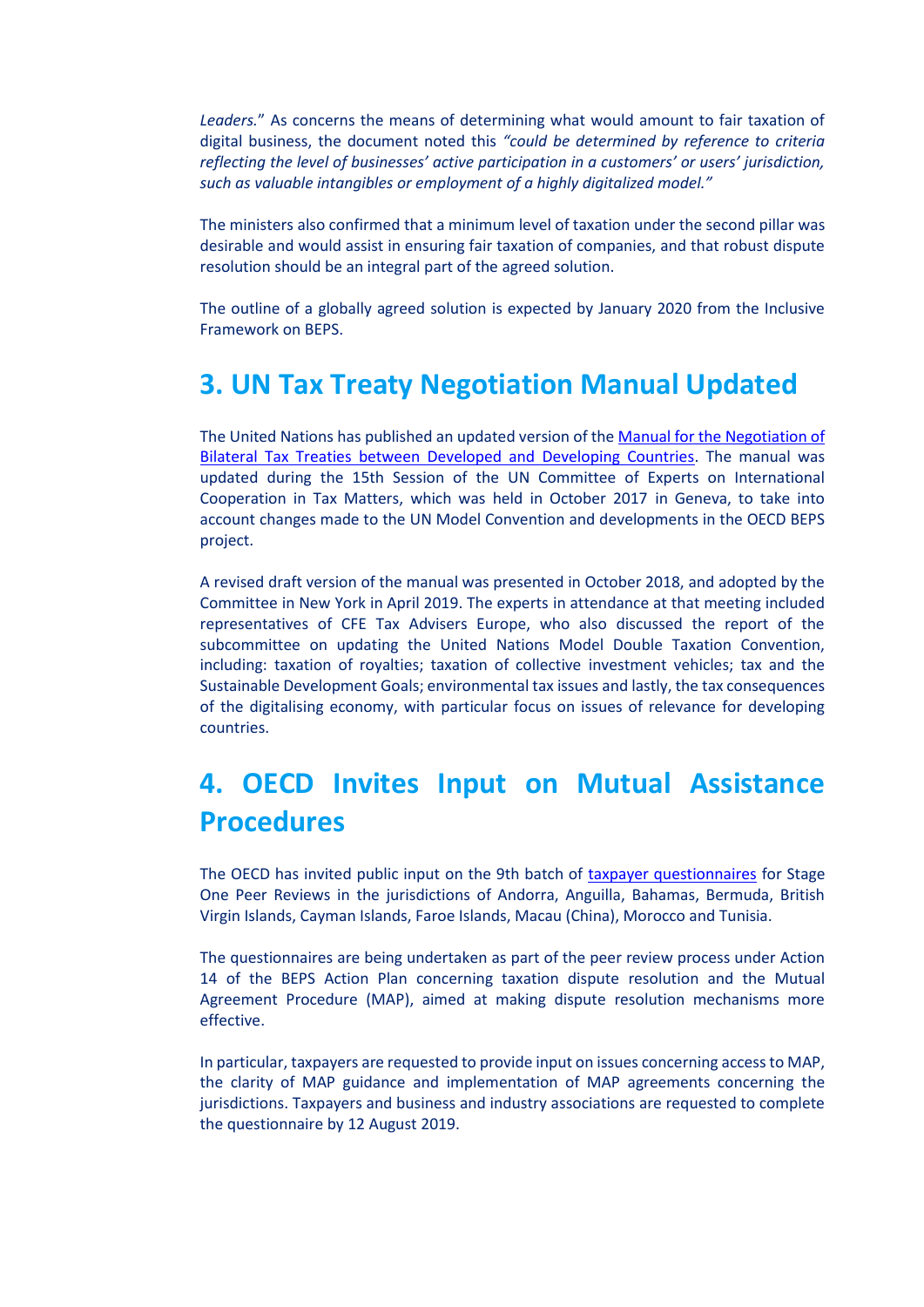## **5. Save the Date: 12th European Conference on Tax Advisers' Professional Affairs**

Save the date for the [12th European Conference on Tax Advisers' Professional Affairs](https://taxadviserseurope.us16.list-manage.com/track/click?u=0823f78338ab363b7e312367d&id=8974966ad9&e=d675bf34cb), to be held in Paris on Friday, 29 November 2019, on the topic of "Tax Transparency Trends: Are Tax Advisers Ready for the New EU Anti-Money Laundering Rules?"

The conference will examine the impact of existing EU anti-money laundering rules and the new requirements of the 5th AML Directive, including making beneficial owners of legal entities registers public, providing increased access to information on the beneficial ownership of trusts and the expansion of AML rules to entities which store, hold or transfer virtual currencies. Speakers will also discuss enhanced cooperation and exchanges of information provided for between the EU and Member States under the 5th AML Directive. In addition, panellists will discuss compliance with and implementation of the measures in practice and the information available to supervisory bodies to facilitate their obligations under the Directive. More details about the programme and line-up of speakers will be available in due course.

[Register now](https://taxadviserseurope.us16.list-manage.com/track/click?u=0823f78338ab363b7e312367d&id=9232ebef24&e=d675bf34cb) to benefit from early-bird registration prices and to secure your spot!

#### **6. New Signatories to the OECD MLI**

Gibraltar, Bosnia and Herzegovina and Eswatini have become the  $130<sup>th</sup>$ ,  $131<sup>st</sup>$  and 132<sup>nd</sup> jurisdictions to join the [OECD's BEPS Inclusive Framework](https://taxadviserseurope.us16.list-manage.com/track/click?u=0823f78338ab363b7e312367d&id=58199ce46b&e=d675bf34cb). Members of the Inclusive Framework have the opportunity to work together on an equal footing with other OECD and G20 countries on implementing the BEPS package consistently and on developing further standards to address remaining BEPS issues.

There are now a total of 132 jurisdictions that are participating in the project.

### **7. EU Trade Negotiations with Australia, New Zealand, Indonesia, Chile and China**

In July the European Commission publishe[d updated information](https://taxadviserseurope.us16.list-manage.com/track/click?u=0823f78338ab363b7e312367d&id=f5f38cf803&e=d675bf34cb) concerning the status of trade negotiations with Australia, New Zealand, Indonesia, Chile and China, in line with EU transparency standards.

The updates concern recent negotiations that took place with the countries in the past months, with negotiations taking place between Indonesia and the EU from 17 to 21 June, with Australia from 1 to 5 July, with New Zealand from 8 to 7 July and with Chile between 14 to 19 July.

The Commission has also made available text proposals discussed at the recent discussions with Australia and New Zealand.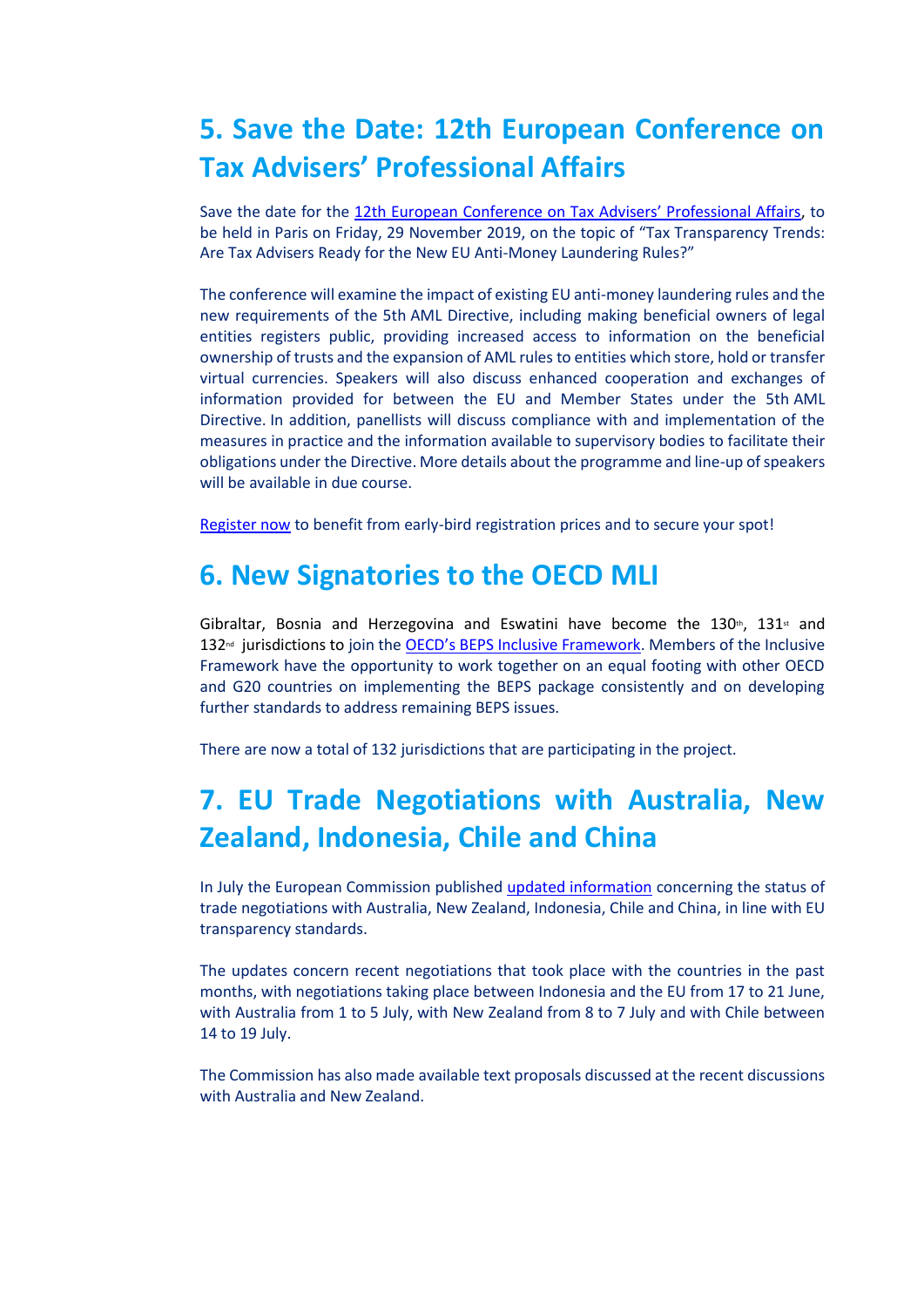## **8. OECD Releases Progress Report on Preferential Tax Regimes**

On 23 July, the OECD released a [progress report](https://taxadviserseurope.us16.list-manage.com/track/click?u=0823f78338ab363b7e312367d&id=d992d834ad&e=d675bf34cb) approved by the Inclusive Framework on BEPS, as part of implementation of Action 5 of the OECD/G20 Base Erosion and Profit Shifting Project, concerning assessments undertaken by the Forum on Harmful Tax Practices (FHTP) of 56 preferential tax regimes.

From the regimes:

- 13 regimes were abolished in Cabo Verde, Malaysia, Mongolia, Montserrat, Morocco, Switzerland and Thailand.
- One regime in Jordan was found to be actually harmful.
- Four regimes were specifically designed to meet the BEPS Action 5 standard and therefore classified as "not harmful" from the jurisdictions of Malta, Poland and Thailand.
- Three regimes from Cabo Verde, Malaysia and Mauritius have been amended to remove harmful features,
- Four regimes are in the process of being amended from jurisdictions of Aruba, Greece and Kazakhstan.
- Two regimes from Aruba and Vietnam were found potentially but not actually harmful,
- A regime from Paraguay was found to be not operational.

The eight remaining regimes from Cabo Verde, Nigeria, Paraguay and Viet Nam were out of scope, not yet operational, already abolished or did not feature harmful features. A further 21 regimes from Cook Islands, Dominica, Dominican Republic, Jamaica, Morocco, North Macedonia and Qatar have now been placed into the FHTP review process.

The Forum on Harmful Tax Practices has reviewed 287 regimes since the commencement of the BEPS Project. The Forum next meets in December 2019 to continue its review of the regimes and in 2020 will begin reviewing the implementation of recommendations.

# **9. Asian & Pacific Countries See Increase in Tax Revenues**

In July, the OECD published the [Revenue Statistics in Asian and Pacific Economies 2019](https://taxadviserseurope.us16.list-manage.com/track/click?u=0823f78338ab363b7e312367d&id=a3133faa99&e=d675bf34cb) report, the  $6<sup>th</sup>$  edition of the publication to date, compiling comparable tax statistics for countries in the region. Statistics for the jurisdictions of Australia, Cook Islands, Fiji, Indonesia, Japan, Kazakhstan, Korea, Malaysia, New Zealand, Papua New Guinea, Philippines, Samoa, Singapore, Solomon Islands, Thailand, Tokelau and Vanuatu are analysed in the publication.

Notably, despite the fact that the percentage of tax revenue income measured as against GDP ranged from 11.5% to 32% throughout the jurisdictions, nine of the countries saw an increase in revenue from the previous year. The largest increases were observed in Fiji and Vanuatu.